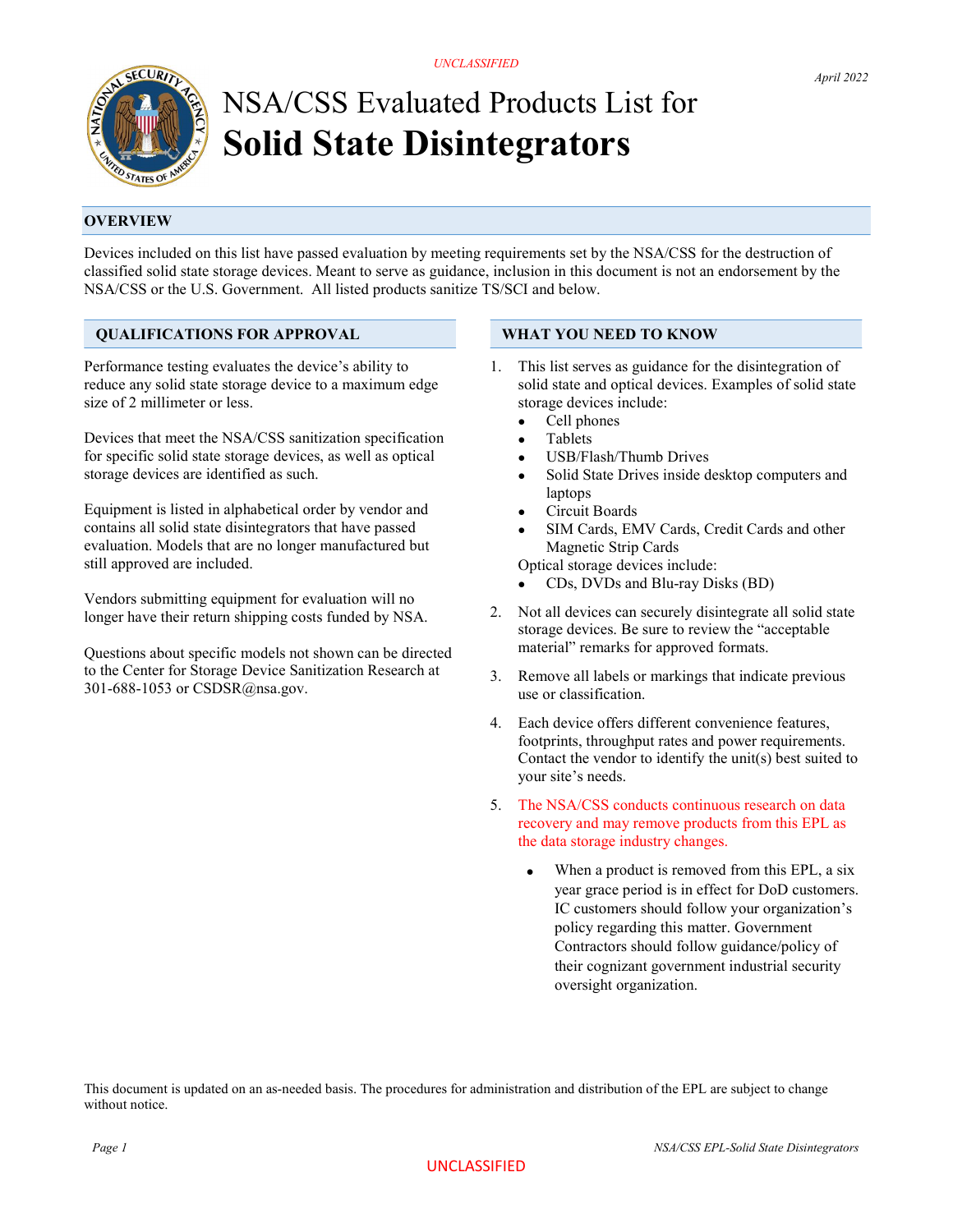# SOLID STATE DISINTEGRATORS

| <b>VENDOR</b>                                       | <b>MODEL</b>                   | <b>ACCEPTABLE MATERIAL</b>                                                                                                                                                                                                                    |
|-----------------------------------------------------|--------------------------------|-----------------------------------------------------------------------------------------------------------------------------------------------------------------------------------------------------------------------------------------------|
| <b>Applied Magnetics</b><br>Laboratory, Inc.        | Infostroyer 151-HP             | SIM Card, CAC ID, EMV Credit Card, Magnetic Strip<br>Card, CD, DVD, and BD when mixed with other<br>storage devices.                                                                                                                          |
| Capital Shredder Corp.                              | $MX-10$                        | SIM Card, CAC ID, EMV Credit Card, Magnetic Strip<br>Card, Flash Drive, Circuit Board, Solid State Drive,<br>Enterprise Solid State Drive, Cell Phone, Tablet. CD,<br>DVD, and BD when mixed with other storage devices.                      |
| Data Security, Inc.                                 | SSMD-2mm                       | SIM Card, Flash Drive, Circuit Board, Solid State<br>Drive, Cell Phone, Tablet. CD, DVD, and BD when<br>mixed with other storage devices.                                                                                                     |
| GigaBiter, LLC                                      | <b>GB12 Solid State System</b> | SIM Card, CAC ID, EMV Credit Card, Magnetic Strip<br>Card, Flash Drive, Circuit Board, Solid State Drive,<br>Enterprise Solid State Drive, Cell Phone, Tablet. CD,<br>DVD, and BD when mixed with other storage devices.                      |
| GigaBiter, LLC                                      | <b>GB16 Solid State System</b> | SIM Card, CAC ID, EMV Credit Card, Magnetic Strip<br>Card, Flash Drive, Circuit Board, Solid State Drive,<br>Enterprise Solid State Drive, Cell Phone, Tablet. CD,<br>DVD, and BD when mixed with other storage devices.                      |
| GigaBiter, LLC                                      | <b>GB21 System</b>             | Hard Disk Drives, SIM Card, CAC ID, EMV Credit<br>Card, Magnetic Strip Card, Flash Drive, Circuit Board,<br>Solid State Drive, Enterprise Solid State Drive, Cell<br>Phone, Tablet. CD, DVD, and BD when mixed with<br>other storage devices. |
| Marquis Business Systems                            | Kobra SSD                      | SIM Card, CAC ID, EMV Credit Card, Magnetic Strip<br>Card, Flash Drive, Circuit Board, Solid State Drive,<br>Enterprise Solid State Drive, Cell Phone, Tablet. CD,<br>DVD, and BD when mixed with other storage devices.                      |
| Security Engineered<br>Machinery, Inc.              | 0200 OMD/SSD                   | SIM Card, CAC ID, EMV Credit Card, Magnetic Strip<br>Card, CD, DVD, and BD when mixed with other<br>storage devices.                                                                                                                          |
| <b>Whitaker Brothers Business</b><br>Machines, Inc. | Datastroyer 303-DVD            | SIM Card, CAC ID, EMV Credit Card, Magnetic Strip<br>Card, CD, DVD, and BD when mixed with other<br>storage devices.                                                                                                                          |